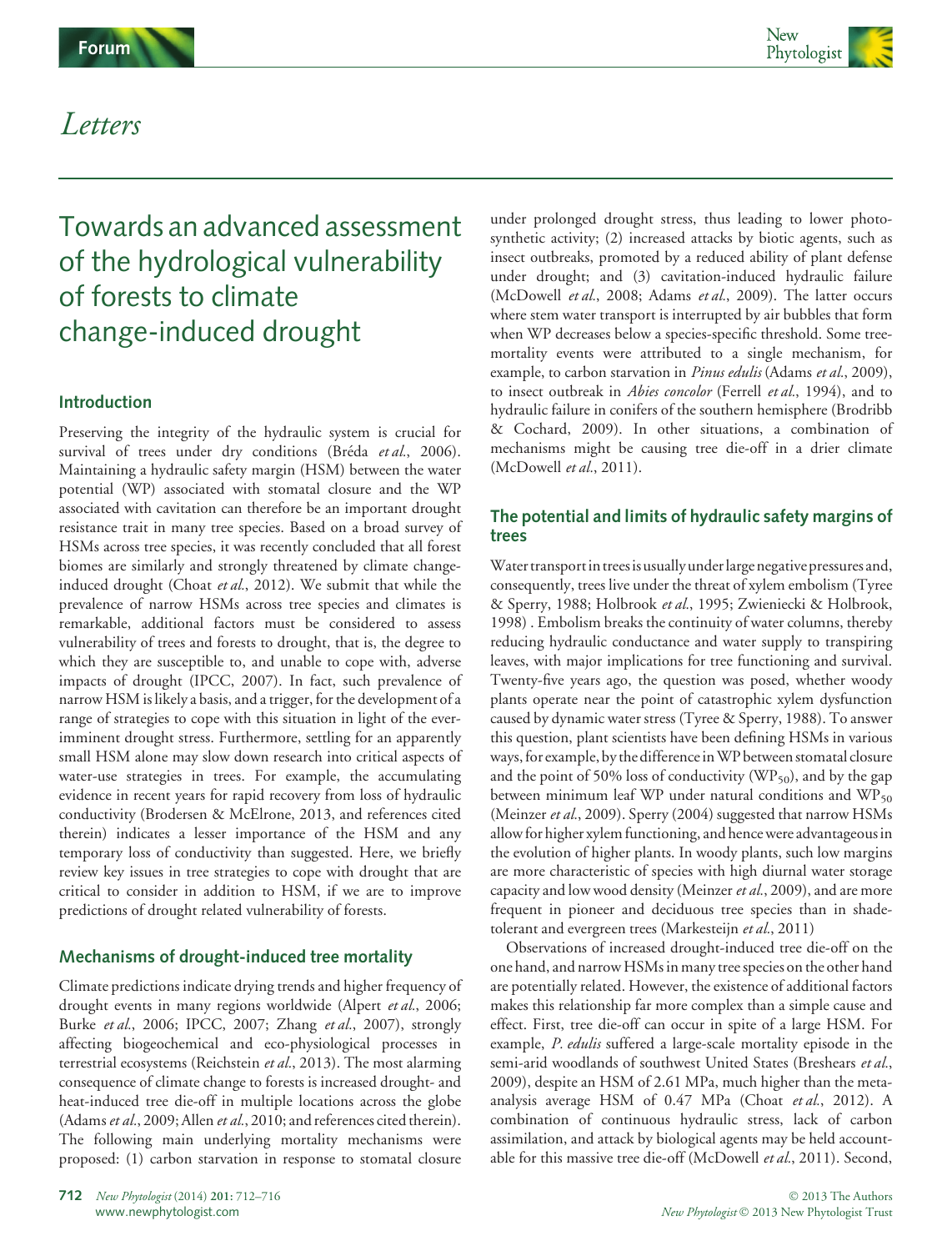xylem cavitation is not always fatal: trees survived extreme droughts even when continuously operating very close to the HSM (e.g. Quercus alba during the 1995 heat wave in southeast United States; Baldocchi, 1997) or within the HSM (e.g. Swartzia racemosa under rainfall exclusion; Fisher et al., 2006; and Pinus halepensis under soil drought; Klein et al., 2011). Third, in other cases WP was kept above the HSM, in spite of extreme drought conditions (e.g. multiple tree species during the 2003 extreme drought in central Europe; Ciais et al., 2005; Leuzinger et al., 2005; Granier et al., 2007; and *Quercus petraea* under soil drought; Kuster et al., 2012). These observations suggest that HSMs cannot be easily used as predictors of forest vulnerability to drought.

#### Strategies of drought avoidance

Avoiding drought stress is one way to survive under dry conditions. Tree drought-stress avoidance strategies range from the leaf scale to the whole-tree level, and from immediate responses to seasonal changes. In many tree species, when exposed to very low WP, stomata close to protect the xylem from developing embolism (Cruiziat et al., 2002; Brodribb & Holbrook, 2004; Yang et al., 2012). In parallel, photosynthetic rate decreases, though a residual and often sufficient carbon gain is maintained without risking excessively low WP (Larcher et al., 1981; Kuster et al., 2012; Klein et al., 2013; Wolf et al., 2013). Gas exchange can also be maintained by homeostatic adjustments of, for example, the ratio of leaf area to sapwood area (McDowell et al., 2002, 2006; Mencuccini, 2003). Alternatively, carbon supply can be facilitated by carbon mobilization between storage and sinks (Guehl et al., 1993; Canham et al., 1999; Körner, 2003; Sala et al., 2010). To further avoid drought stress, trees may shift growth phenology towards moist periods (Grünzweig et al., 2003; Rotenberg & Yakir, 2010; Klein et al., 2012a), adjust root architecture, mycorrhizal colonization and root distribution in the soil profile (Bréda et al., 2006), and adapt xylem vessel anatomy (Eilmann et al., 2009, 2011). Trees might also adapt leaf-shedding phenology in dry periods according to the sensitivity of leaves to drought (Méndez-Alonzo et al., 2012), which is part of an adjustment strategy of the canopy size to water shortage. At the canopy level, self-shading and hydraulic lift are also important drought avoiding strategies. Such stress avoidance strategies prevent progressively lower WP. In turn, they allow trees that have narrow HSMs to hold off from the 'danger zone' and, in the long term, facilitate their survival under drought irrespective of the HSM.

## The prevalence of recovery from embolism

The capacity of xylem refilling to reverse embolism provides another route of survival under drought episodes, which overcomes the narrow HSM. Evidence is accumulating from manipulation experiments and field measurements on the ability of trees to survive low WP and high levels of hydraulic conductivity loss, and xylem embolism (Cochard, 2006; Taneda & Sperry, 2008; Klein et al., 2011). This suggests efficient recovery mechanisms, which are more common and routine than previously assumed (Brodersen & McElrone, 2013). Empiric evidence for the reversibility of

conductivity loss and embolism on a diurnal timescale has become available for over a decade (Tyree et al., 1999). Recently, sub-diurnal cycles of embolism and refilling were also shown and visualized in the laboratory for grapevine (Brodersen et al., 2010; Zufferey et al., 2011), bamboo (Yang et al., 2012), and poplar (Secchi & Zwieniecki, 2011). Routine embolism repair was shown in the field for a desert woody shrub (Schenk & Espino, 2011). Hydraulic conductance can be also recovered by growth of new xylem vessels (Cochard et al., 2001; Ameglio et al., 2002; Eilmann et al., 2010). These mechanisms enable activity and survival at or beyond the HSM, inferring it a less important role. Nevertheless there are constrains to recovery from embolism: First, xylem refilling is limited by the threshold of water extraction by roots. Second, accumulating deterioration of the plant hydraulic system was reported as a consequence of repeated cavitation and its repair (Hacke et al., 2001; Anderegg et al., 2013). Third, in some tree species, the evidence for refilling must be verified with the most current methodology (Wheeler et al., 2013). Fourth, in various tree species, no recovery has been demonstrated (Brodersen & McElrone, 2013). In fact, such inter-specific variation is yet another indication that similarity in forest vulnerability to drought cannot be expected.

#### The probability of soil and atmospheric drought

A realistic assessment of forest-tree vulnerability to drought must also consider the site-specific conditions that interact with its water-use strategy to determine the tree's fate. Environmental drivers of leaf WP are the WP of soil and atmosphere, which are primarily influenced by precipitation, evapotranspiration, and vapor pressure deficit (VPD). These parameters not only vary with time, but also largely differ among biomes. Annual trends of daily VPD were measured in eight flux-tower sites representing various biomes across the Americas (data adopted from the BIGFOOT dataset; Turner et al., 2012). Notably, VPD > 4 kPa was recorded in only two biomes (desert grassland and tall grass prairie), whereas at the boreal, temperate, and tropical forest sites, VPD was never above 2 kPa. To some extent, the effect of high VPD on tree function should vary among biomes, as tree species in those biomes that are less prone to atmospheric drought are less adapted to high VPD. Yet WP is regulated by stomatal closure, and when VPD increases stomatal conductance tends to converge across species (Oren et al., 1999). In this way, the effect of high VPD should be rather similar among trees in dry and humid biomes. Tree vulnerability to drought is hence mostly determined by the probability that VPD reaches (or remains below) a critical threshold. While VPD maxima may change from one year to the next or in the course of climate change, it is assumed that not all forest biomes are similarly threatened by atmospheric drought.

In the soil, water availability is often studied locally without reference to a standard scale, and hence 'soil drought' can have different meanings in different studies (Vicca et al., 2012). This is because water availability for transpiration depends on the local soil and plant hydraulic properties, that is, soil water retention curves and the WP threshold for root uptake (Sinclair,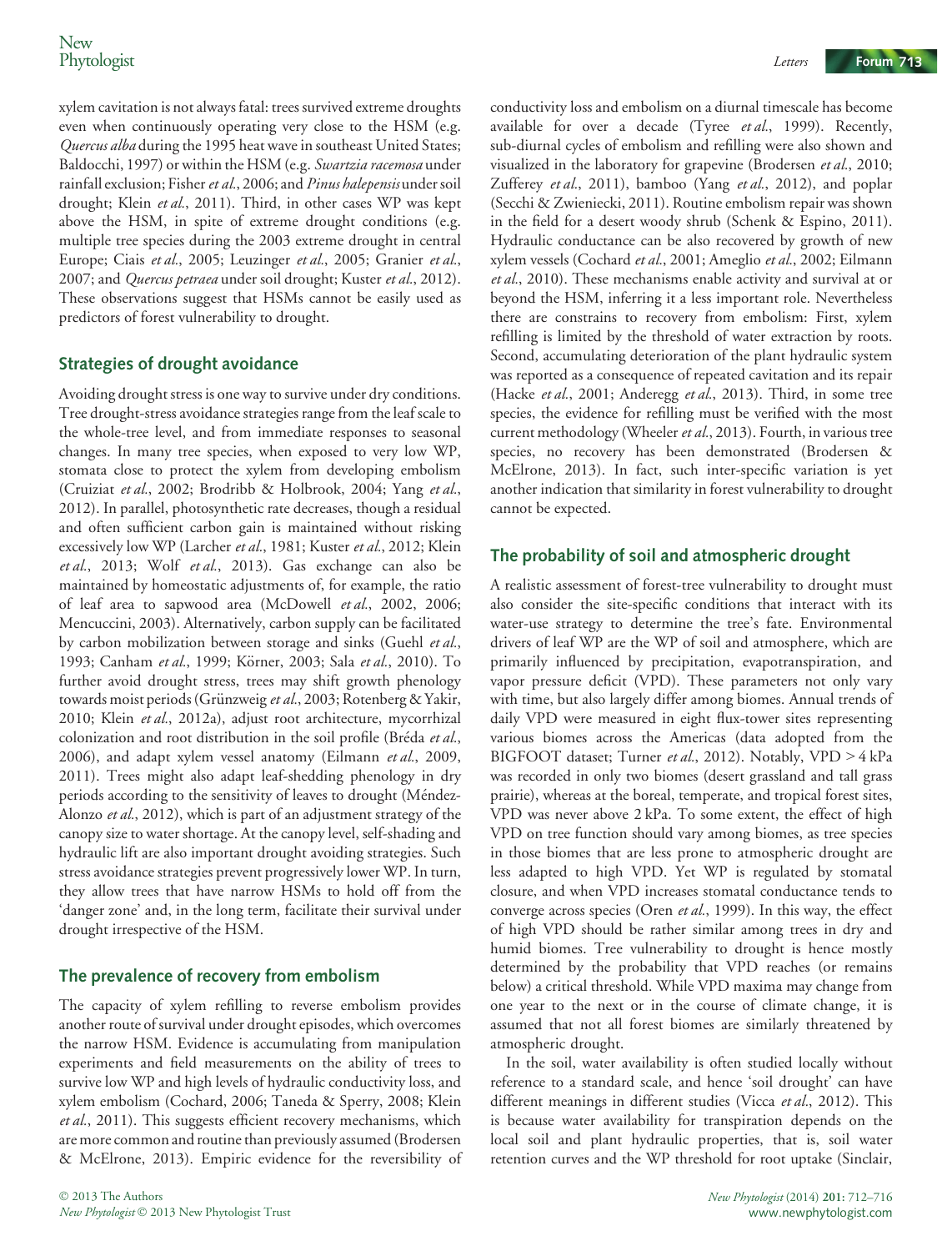

2005). Soil water retention changes with soil type, which is mostly independent of the forest biome type, and should therefore introduce additional variation among biomes to their susceptibility to soil drought. Knowledge of soil water retention and the WP threshold for root uptake for a specific soil structure and tree species allows for the calculation of the actual amount of transpirable soil water content (tSWC). It has recently been demonstrated that changes in tSWC predicted to a high degree episodes of tree mortality in a semi-arid pine forest (Klein et al., 2012b). Quantification of tSWC (and its decay) offers a general framework for the extent of soil drought, and thereby allows comparisons among different forest ecosystems in terms of their hydraulic vulnerability.

#### Limitations on forest water-use

An ecosystem approach might be necessary to evaluate the limitations on forest water-use (i.e. hydrological limitations) and to improve our understanding of forest–climate interactions. Forest drought vulnerability was assessed for the Amazon rainforest and the Alaska boreal forest (Phillips et al., 2009; Welp et al., 2007, respectively), but those studies focused mainly on carbon pools and fluxes rather than on hydrological vulnerability. A recent analysis of the water balance in various biomes showed that water-use in most forests worldwide is smaller than expected from potential evapotranspiration, and hence was below the demand and supply limits, that is, well within the hydrological range (Williams et al., 2012). This implies first that water-use in forests is adapted to the current variation in climate. Second, a system-based approach needs to be applied for determining safety margins at the forest scale and, in turn, identifying forests that may be most vulnerable to climate change.

#### Conclusions and perspectives for a vulnerability assessment

Mechanisms of drought avoidance, xylem refilling at low WP, and fundamental differences among biomes in the probability of drought events suggest that similarity in HSMs in trees of various origins does not imply similarity in forest vulnerability to drought. An advanced assessment of the hydrological vulnerability at the forest scale also needs to apply a system-based approach and integrate the often opposing water-use strategies of different tree species, for example, into the framework of dynamic vegetation models (Van der Molen et al., 2011; Reichstein et al., 2013). More large-scale field manipulation experiments, studies along regional or global water-availability gradients, and monitoring of impacts of extreme events are required. Considering the complex nature of such multi-scale analysis, a realistic vulnerability assessment can yield a highly heterogeneous forest map, with various levels of drought vulnerability depending on local site conditions, tree species, and their interaction.

#### Tamir Klein<sup>1,2</sup>\*, Dan Yakir<sup>1</sup>, Nina Buchmann<sup>3</sup> and José M. Grünzweig<sup>4</sup>

<sup>1</sup>Department of Environmental Sciences and Energy Research, Weizmann Institute of Science, Rehovot, Israel; <sup>2</sup> Institute of Botany, University of Basel, Basel, Switzerland; 3 Institute of Agricultural Sciences, ETH Zürich, Zürich, Switzerland;

4 Robert H. Smith Faculty of Agriculture, Food and Environment, the Hebrew University of Jerusalem, Rehovot, Israel (\*Author for correspondence: tel +41 (0)61 267 3506; email tamir.klein@unibas.ch)

#### References

- Adams HD, Guardiola-Claramonte M, Barron-Gafford GA, Villegas JC, Breshears DD, Zou CB, Troch PA, Huxman TE. 2009. Temperature sensitivity of drought-induced tree mortality portends increased regional die-off under global-change-type drought. Proceedings of the National Academy of Sciences, USA 106: 7063–7066.
- Allen CD, Macalady AK, Chenchouni H, Bachelet D, McDowell N, Vennetier M, Kitzberger T, Rigling A, Breshears DD, Hogg EH et al. 2010. A global overview of drought and heat-induced tree mortality reveals emerging climate change risks for forests. Forest Ecology and Management 259: 660-684.
- Alpert P, Baldi M, Ilani R, Krichak S, Price C, Rodo X, Saaroni H, Ziv B, Kishcha P, Barkan J et al. 2006. Relations between climate variability in the Mediterranean region and the tropics: ENSO, South Asian and African monsoons, hurricanes and Saharan dust. Developments in Earth and Environmental Sciences 4: 149–177.
- Ameglio T, BodetC, Lacointe A,Cochard H. 2002.Winter embolism, mechanisms of xylem hydraulic conductivity recovery and springtime growth patterns in walnut and peach trees. Tree Physiology 22: 1211-1220.
- AndereggWRL, Plavcova L, Anderegg LDL, Hacke UG, Berry JA, Field CB. 2013. Drought's legacy: multiyear hydraulic deterioration underlies widespread aspen forest die-off and portends increased future risk. Global Change Biology 19: 1188–1196.
- Baldocchi D. 1997. Measuring and modeling carbon dioxide and water vapor exchange over a temperate broad-leaved forest during the 1995 summer drought. Plant, Cell & Environment 20: 1108-1122.
- Bréda N, Huc R, Granier A, Dreyer E. 2006. Temperate forest trees and stands under severe drought: a review of ecophysiological responses, adaptation processes and long-term consequences. Annals of Forest Science 63: 625–644.
- Breshears DD, Myers OB, Meyer CW, Barnes FJ, Zou CB, Allen CD, McDowell NG, Pockman WT. 2009. Tree die-off in response to global change-type drought: mortality insights from a decade of plant water potential measurements. Frontiers in Ecology and Environment 7: 185–189.
- Brodersen CR, McElrone AJ. 2013. Maintenance of xylem network transport capacity: a review of embolism repair in vascular plants. Frontiers in Plant Science 4: 1–11.
- Brodersen CR, McElrone AJ, Choat B, Matthews MA, Shackel KA. 2010. The dynamics of embolism repair in xylem: in vivo visualizations using highresolution computed tomography. Plant Physiology 154: 1088–1095.
- Brodribb TJ, Cochard H. 2009. Hydraulic failure defines the recovery and point of death in water-stressed conifers. Plant Physiology 149: 575-584.
- Brodribb TJ, Holbrook NM. 2004. Stomatal protection against hydraulic failure: a comparison of coexisting ferns and angiosperms. New Phytologist 162: 663–670.
- Burke EJ, Brown SJ, Christidis N. 2006. Modeling the recent evolution of global drought and projections for the twenty-first century with the Hadley centre climate model. Journal of Hydrometeorology 7: 1113-1125.
- Canham CD, Kobe RK, Latty EF, Chazdon RL. 1999. Interspecific and intraspecific variation in tree seedling survival: effects of allocation to roots versus carbohydrate reserves. Oecologia 121: 1–11.
- Choat B, Jansen S, Brodribb TJ, Cochard H, Delzon S, Bhaskar R, Bucci SJ, Feild TS, Gleason SM, Hacke UG et al. 2012. Global convergence in the vulnerability of forests to drought. Nature 491: 752–755.
- Ciais P, Reichstein M, Vivoy N, Granier A, Ogee J, Allard V, Aubinet M, Buchmann N, Bernhofer C, Carrara A et al. 2005. Europe-wide reduction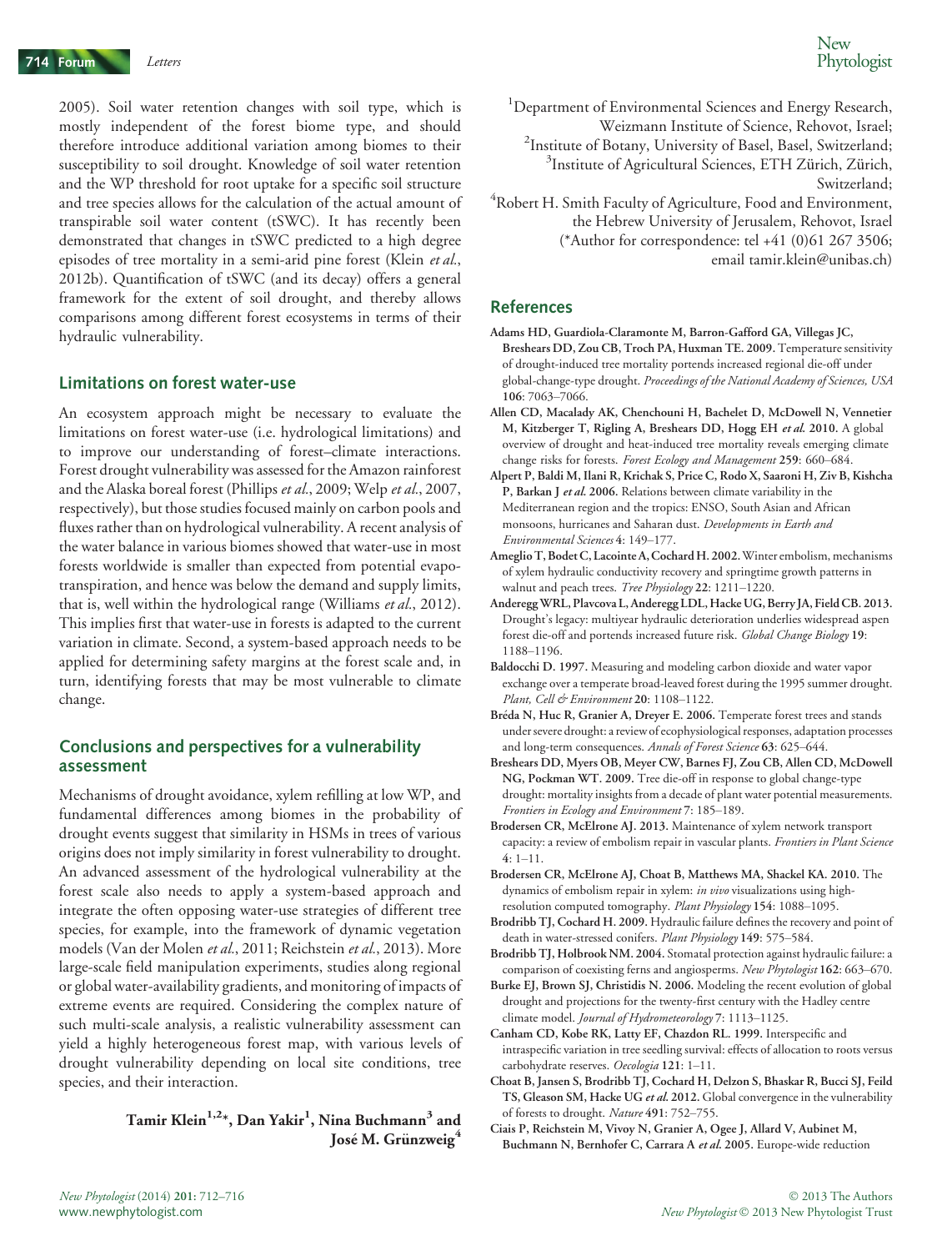in primary productivity caused by the heat and drought in 2003. Nature 437: 529–533.

- Cochard H. 2006. Cavitation in trees. Comptes Rendus Physique 7: 1018–1026.
- Cochard H, Lemoine D, Ameglio T, Granier A. 2001. Mechanisms of xylem recovery from winter embolism in Fagus sylvatica. Tree Physiology 21: 27–33.
- Cruiziat P, Cochard H, Ameglio T. 2002. Hydraulic architecture of trees: main concepts and results. Annals of Forest Science 59: 723–752.
- Eilmann B, Buchmann N, Siegwolf R, Saurer M, Cherubini P, Rigling A. 2010. Fast response of Scots pine to improved water availability reflected in tree-ring width and  $\delta^{13}$ C. Plant, Cell & Environment 33: 1351-1360.

Eilmann B, Zweifel R, Buchmann N, Fonti P, Rigling A. 2009. Drought-induced adaptation of the xylem in Pinus sylvestris and Quercus pubescens. Tree Physiology 29: 1011–1020.

Eilmann B, Zweifel R, Buchmann N, Graf Pannatier E, Rigling A. 2011. Drought alters timing, quantity, and quality of wood formation in Scots pine. Journal of Experimental Botany 62: 2763–2771.

Ferrell GT, Otrosina WJ, Demars CJJ. 1994. Predicting susceptibility of white fir during a drought-associated outbreak of the fir engraver, Scofyrus ventralis, in California. Canadian Journal of Forest Research 24: 302–305.

Fisher RA, Williams M, Lobo do Vale R, da Costa ACL, Meir P. 2006. Evidence from Amazonian forests is consistent with isohydric control of leaf water potential. Plant, Cell & Environment 29: 151-165.

Granier A, Reichstein M, Bréda N, Janssens IA, Falge E, Ciais P, Grünwald T, Aubinet M, Berbigier P, Bernhofer C et al. 2007. Evidence for soil water control on carbon and water dynamics in European forests during the extremely dry year: 2003. Agricultural and Forest Meteorology 143: 123–145.

Grünzweig JM, Lin T, Rotenberg E, Schwartz A, Yakir D. 2003. Carbon sequestration in arid-land forest. Global Change Biology 9: 791-799.

Guehl JM, Clement A, Kaushal P, Aussenac G. 1993. Planting stress, water status and non-structural carbohydrate concentrations in Corsican pine seedlings. Tree Physiology 12: 172–183.

Hacke UG, Stiller V, Sperry JS, Pittermann J, McCulloh KA. 2001. Cavitation fatigue. Embolism and cycles can weaken cavitation resistance of xylem. Plant Physiology 125: 779–786.

Holbrook NM, BurnsMJ, Field CB. 1995.Negative xylem pressures in plants: a test of the balancing pressure technique. Science 270: 1193–1194.

IPCC. 2007. Fourth assessment report of the Intergovernmental Panel on Climate Change. Cambridge, UK & New York, NY, USA: Cambridge University Press.

Klein T, Cohen S, Yakir D. 2011. Hydraulic adjustments underlying drought resistance of Pinus halepensis. Tree Physiology 31: 637–648.

Klein T, Di Matteo G, Rotenberg E, Cohen S, Yakir D. 2012a. Differential ecophysiological response of a major Mediterranean pine species across a climatic gradient. Tree Physiology 33: 26–36.

- Klein T, Rotenberg E, Cohen-Hilaleh E, Raz-Yaseef N, Tatarinov F, Ogée J, Cohen S, Yakir D. 2012b. Quantifying transpirable soil water and its relations to tree water use dynamics in a water-limited pine forest. Ecohydrology. doi:10.1002/ eco.1360.
- Klein T, Shpringer I, Fikler B, Elbaz G, Cohen S, Yakir D. 2013. Relationship between stomatal regulation, water-use, and water-use efficiency of two coexisting key Mediterranean tree species. Forest Ecology and Management 302: 34–42.

Körner C. 2003. Carbon limitation in trees. Journal of Ecology 91: 4-17.

- Kuster TM, Arend M, Bleuler P, Guenthardt-Goerg MS, Schlin R. 2012. Water regime and growth of young oak stands subjected to air-warming and drought on two different forest soils in a model ecosystem experiment. Plant biology 15: 138–147.
- Larcher W, De Moraes JAPV, Bauer H. 1981. Adaptive responses of leaf water potential, CO<sub>2</sub> gas exchange and water use efficiency of Olea europaea during drying and re-watering. In: Margaris NS, Mooney HA, eds. Components of productivity of Mediterranean-climate regions basic and applied aspects tasks for vegetation science, vol.4 . The Hague, the Netherlands: Dr W. Junk publishers, 77–84.

Leuzinger S, Zotz G, Asshoff R, Körner C. 2005. Responses of deciduous forest trees to severe drought in Central Europe. Tree Physiology 25: 641–650.

Markesteijn L, Poorter L, Bongers F, Paz H, Sack L. 2011. Hydraulics and life history of tropical dry forest tree species: coordination of species' drought and shade tolerance. New Phytologist 191: 480-495.

- McDowell NG, Adams HD, Bailey JD, Hess M, Kolb TE. 2006. Homeostatic maintenance of ponderosa pine gas exchange in response to stand density changes. Ecological Applications 16: 1164–1182.
- McDowell NG, Beerling DJ, Breshears DD, Fisher RA, Stitt M. 2011. The interdependence of mechanisms underlying climate-driven vegetation mortality. Trends in Ecology and Evolution 26: 523–532.

McDowell NG, Phillips N, Lunch C, Bond BJ, Ryan MG. 2002. An investigation of hydraulic limitation and compensation in large, old Douglas-fir trees. Tree Physiology 22: 673–774.

McDowell NG, PockmanWT, Allen CD, Breshears DD, Cobb N, Kolb TE, Plaut J, Sperry J, West A, Williams DG et al. 2008. Mechanisms of plant survival and mortality during drought: why do some plants survive while others succumb to drought? New Phytologist 178: 719-739.

Meinzer FC, Johnson DM, Lachenbruch B, McCulloh KA, Woodruff DR. 2009. Xylem hydraulic safety margins in woody plants: coordination of stomatal control of xylem tension with hydraulic capacitance. Functional Ecology 23: 922–930.

Mencuccini M. 2003. The ecological significance of long-distance water transport: short-term regulation, long-term acclimation and hydraulic costs of stature across plant life form. Plant, Cell & Environment 26: 163-182.

Mendez-Alonzo R, Paz H, Cruz Zuluaga R, Rosell JA, Olson ME. 2012. Coordinated evolution of leaf and stem economics in tropical dry forest trees. Ecology 93: 2397–2406.

Oren R, Sperry JS, Katul GG, Pataki DE, Ewers BE, Phillips N, Schaefer KVR. 1999. Survey and synthesis of intra- and interspecific variation in stomatal sensitivity to vapour pressure deficit. Plant, Cell & Environment 22: 1515–1526.

Phillips OL, Aragao LEOC, Lewis SL, Fisher JB, Lloyd J, Lopez-Gonzalez G, Malhi Y, Monteagudo A, Peacock J, Quesada CA et al. 2009. Drought sensitivity of the Amazon rainforest. Science 323: 1344–1347.

Reichstein M, Bahn M, Ciais P, Frank D, Mahecha MD, Seneviratne SI, Zscheischler J, Beer C, Buchmann N, Frank D et al. 2013. Climate extremes and the carbon cycle. Nature 500: 287–295.

Rotenberg E, Yakir D. 2010. Contribution of semi-arid forests to the climate system. Science 327: 451–454.

Sala A, Piper F, Hoch G. 2010. Physiological mechanisms of drought-induced tree mortality are far from being resolved. New Phytologist 186: 274–281.

Schenk HJ, Espino S. 2011. Nighttime sap flow removes air from plant hydraulic systems. 8th International workshop on sap flow. Voltera, Italy.

Secchi F, Zwieniecki MA. 2011. Sensing embolism in xylem vessels: the role of sucrose as a trigger for refilling. Plant, Cell & Environment 34: 514-524.

Sinclair TR. 2005. Theoretical analysis of soil and plants traits influencing daily plant water flux on drying soils. Agronomy Journal 97: 1148–1152.

Sperry JS. 2004. Coordinating stomatal and xylem functioning – an evolutionary perspective. New Phytologist 162: 568-570.

Taneda H, Sperry JS. 2008. A case-study of water transport in co-occurring ringversus diffuse-porous trees: contrasts in water status, conducting capacity, cavitation and vessel. Tree Physiology 28: 1641–1651.

- Turner DP, Gregory MJ, Ritts WD. 2012. BIGFOOT Meteorological Data for North and South American Sites, 1991–2004. Data set. [WWW document] URL http://daac.ornl.gov/ from Oak Ridge National Laboratory Distributed Active Archive Center, Oak Ridge, Tennessee, USA. doi: 10.3334/ ORNLDAAC/1065 [accessed 23 December 2012].
- Tyree MT, Salleo S, Nardini A, Lo Gullo MA, Mosca R. 1999. Refilling of embolized vessels in young stems of Laurel. Do we need a new paradigm? Plant Physiology 120: 11–21.
- Tyree MT, Sperry JS. 1988. Do woody plants operate near the point of catastrophic xylem dysfunction caused by dynamic water stress? Answers from a model. Plant Physiology 88: 574–580.
- Van der Molen MK, Dolman AJ, Ciais P, Eglin T, Gobron N, Law BE, Meir P, Peters W, Phillips OL, Reichstein M et al. 2011. Drought and ecosystem carbon cycling. Agricultural and Forest Meteorology 151: 765–773.
- Vicca S, Gilgen AK, Camino Serrano M, Dreesen FE, Dukes JS, Estiarte M, Gray SB, Guidolotti G, Hoeppner SS, Leakey ADB et al. 2012. Urgent need for a common metric to make precipitation manipulation experiments comparable. New Phytologist 195: 518–522.